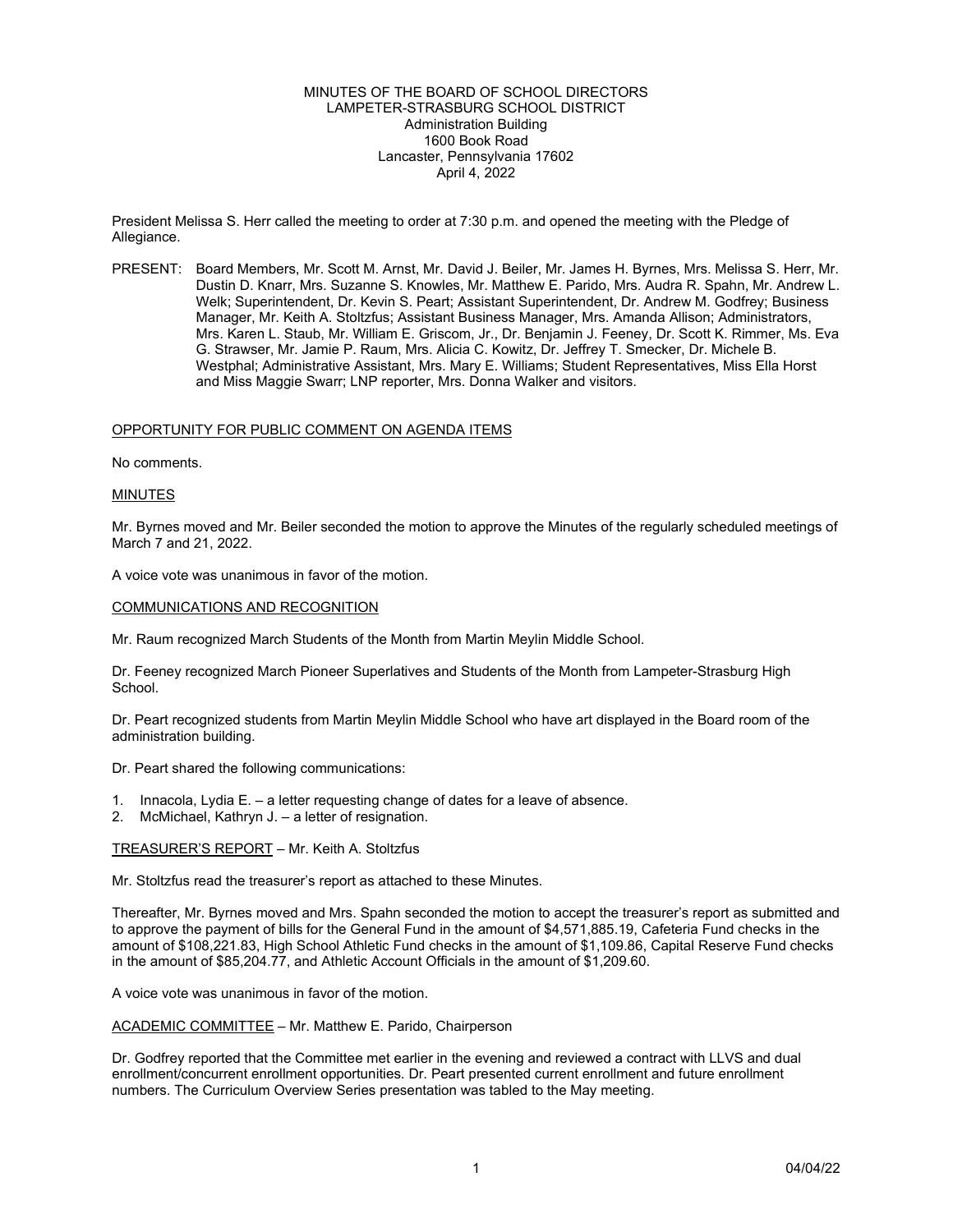## BUILDINGS AND GROUNDS COMMITTEE – Mr. David J. Beiler, Chairperson

Mr. Stoltzfus reported that the Committee met on March 21, 2022, and received an update on the proposed basketball court renovation by the Smith family. The Committee also received updates on the feasibility study and long-term planning, design work and permitting work on proposed projects.

BOARD OF REVIEW COMMITTEE – Mrs. Melissa S. Herr, Chairperson

No report.

FINANCE COMMITTEE – Mr. Dustin D. Knarr, Chairperson

Mr. Knarr reported that the Finance Committee will be meeting April 12, 2022.

PERSONNEL COMMITTEE – Mr. James H. Byrnes, Chairperson

Mr. Byrnes reported that the Committee met this evening and recommends all agenda items for approval.

CURRICULAR ISSUES AND FEDERAL PROGRAMS – Dr. Andrew M. Godfrey, Representative

Dr. Godfrey reported that Title I parent night took place in March. The evening included a served dinner and math games for families to play together.

LANCASTER COUNTY CAREER AND TECHNOLOGY CENTER – Mr. James H. Byrnes, Representative

Mr. Byrnes reported that Mr. Welk joined him at the last Lancaster County Career and Technology Center meeting and reported that the CTC is doing well.

LANCASTER-LEBANON INTERMEDIATE UNIT 13 – Mrs. Melissa S. Herr, Representative

Mrs. Herr shared that there has been a smooth transition from Dr. Barnhart to the new CTC director, Dr. Stem.

# STUDENT REPRESENTATIVES – Miss Ella Horst, Miss Maggie Swarr

Miss Swarr reported on events at Lampeter Elementary School including Agriculture Literacy Week where students received agriculture lessons by high school students, a service-learning project coordinated by the PTO where students created pictures and cards for local home-town heroes, "Rock Your Socks" day for down syndrome awareness, and second grade International Night.

At Hans Herr Elementary School, Mrs. Fowler's students launched a mini business selling homemade dog treats in memory of their classmate. All money raised will be donated to the Yash Ghandi Foundation which is researching a cure for I-Cell Disease. Students had the opportunity to participate in Jump Rope for Heart and the Scholastic Book Fair.

At Martin Meylin Middle School, the Odyssey of the Mind team competed in the State competition at Lock Haven University. Mrs. Harber was thanked for leading the team. Along with March 14 being "Pi" Day, students had the opportunity to "pie" an administrator. Miss Swarr concluded her report sharing that the month of March ended with an all-school dance.

Miss Horst reported on events at Lampeter-Strasburg High School including the conclusion and success of winter sports teams, the start of spring sports, and the success of the spring musical production of *Anything Goes* and MiniTHON. Miss Horst congratulated Mrs. Janae McMichael for earning the 2022 Golden Owl Eastern Region award and shared about the Baked Ziti dinner fundraiser and Blood Drive held by the FFA to support MiniTHON in memory of Garden Spot FFA alumni, Tobias Leaman.

## APPROVAL OF RESIGNATIONS

Mr. Byrnes moved and Mr. Welk seconded the motion to approve a resignation from Kathryn J. McMichael, agriculture teacher, Lampeter-Strasburg High School, effective June 8, 2022.

A voice vote was unanimous in favor of the motion.

## APPROVAL OF EMPLOYMENT – PROFESSIONAL

Mr. Byrnes moved and Mr. Welk seconded the motion to approve the employment of Amy K. Chura as an extended substitute health/physical education teacher at Lampeter-Strasburg High School effective on or about May 2, 2022,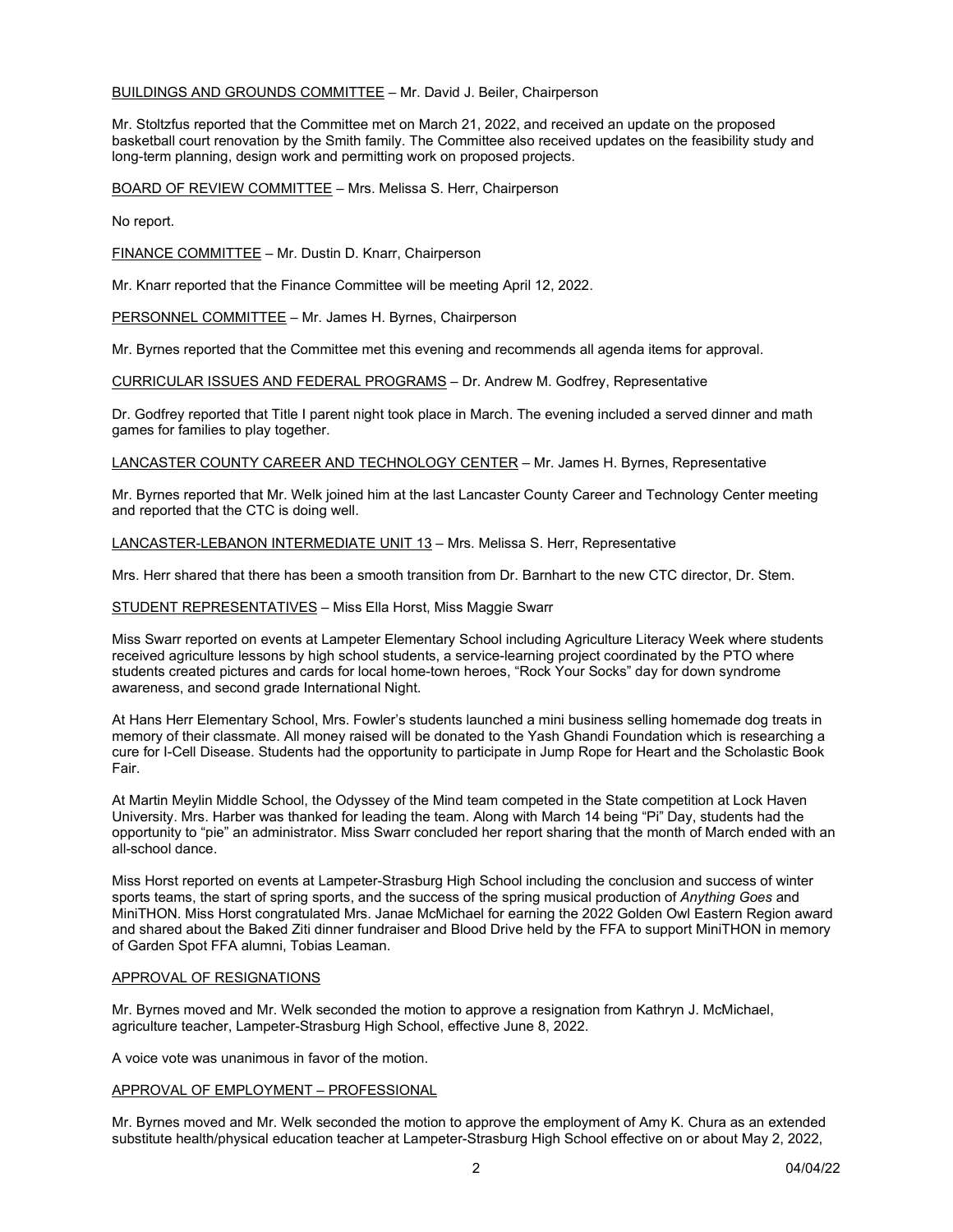through the end of the 2021-2022 school year. Her daily compensation will be \$294.08 based upon Step 1, Level B, of the District compensation agreement.

A voice vote was unanimous in favor of the motion.

## APPROVAL OF EMPLOYMENT – SUPPORT

Mr. Byrnes moved and Mr. Welk seconded the motion to approve the employment of the following individuals in support or non-permanent positions:

- a. Melissa K. Heisler to be employed as a kitchen helper at Martin Meylin Middle School. Ms. Heisler will become a category D support employee and will be compensated hourly at \$14.50 retroactively effective to March 21, 2022.
- b. Dana L. Henry to be employed as a special education teacher assistant at Martin Meylin Middle School. Ms. Henry will become a category C support employee and will be compensated hourly at \$12.64 retroactively effective to March 30, 2022.
- c. Ernest L. Houck to be employed as a part-time custodian at Lampeter-Strasburg High School. Mr. Houck will become a category D support employee and will be compensated hourly at \$12.28 retroactively effective to March 23, 2022.

A voice vote was unanimous in favor of the motion.

## APPROVAL OF CHANGE OF STATUS

Mr. Byrnes moved and Mr. Welk seconded the motion to approve a change of status for the following individuals:

- a. Kristen J. Beiler, special education teacher assistant, Lampeter Elementary School. Ms. Beiler will become the elementary library assistant at Lampeter Elementary School effective April 5, 2022. She will remain a category C support employee with no change in compensation.
- b. Aubrey C. Smith, SACC aide, Lampeter Elementary School. Ms. Smith will have a decrease in annual hours from 1499 to 320 hours and become a category E support employee retroactively effective to March 21, 2022. Her compensation will remain the same.

A voice vote was unanimous in favor of the motion.

## APPROVAL OF ADDITIONAL ASSIGNMENT

Mr. Byrnes moved and Mr. Welk seconded the motion to approve an additional assignment for the following individuals:

- a. Gloria J. Cissne-Pawlson, personal care assistant, Hans Herr Elementary School. Ms. Cissne-Pawlson will have an additional assignment of 180 annual hours as a SACC group supervisor at Hans Herr Elementary School retroactively effective to March 21, 2022. She will remain a category C support employee with no change in compensation.
- b. Julie P. Garcia, SACC assistant group supervisor, Lampeter Elementary School. Ms. Garcia will have an increase in annual hours from 1200 to 1499 hours retroactively effective to March 14, 2022. She will remain a category C support employee with no change in compensation.

A voice vote was unanimous in favor of the motion.

# APPROVAL OF CORRECTION TO ADDITIONAL ASSIGNMENT HOURLY RATE

Mr. Byrnes moved and Mr. Welk seconded the motion to approve a correction to compensation for the additional assignment for Kimberly Jacoby. Ms. Jacoby's compensation will remain at an hourly rate of \$16.19 retroactively effective to February 21, 2022.

A voice vote was unanimous in favor of the motion.

## APPROVAL OF LEAVE OF ABSENCE

Mr. Byrnes moved and Mr. Welk seconded the motion to approve a revision to the leave of absence dates for Lydia E. Innacola, 3rd and 4th grade counselor, Hans Herr Elementary School. Ms. Innacola was previously approved for a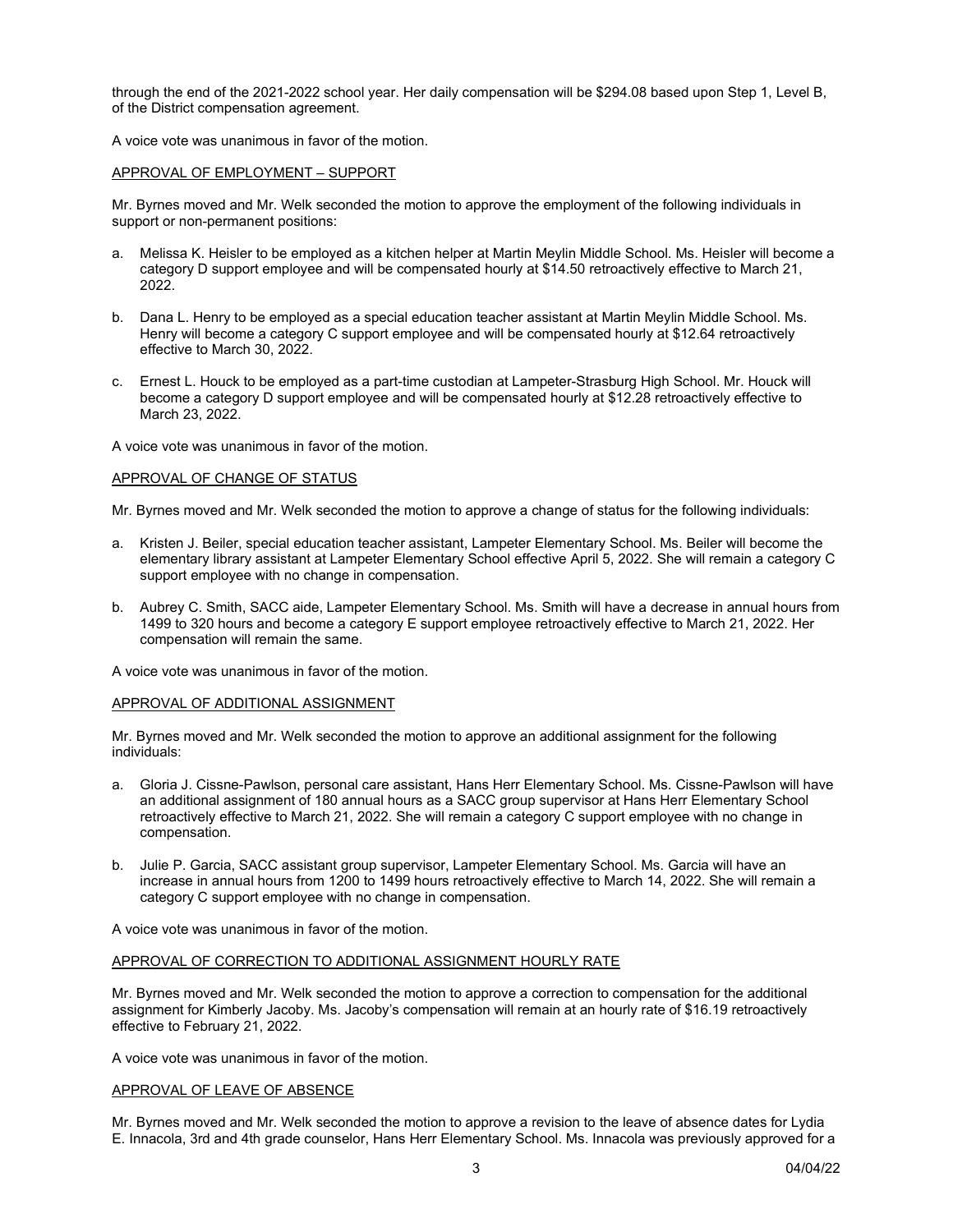leave of absence to begin effective on or about May 3, 2022, through January 2, 2023. Her leave will now be retroactively effective from March 13, 2022, through November 28, 2022.

A voice vote was unanimous in favor of the motion.

## APPROVAL OF TEACHERS FOR EXTENDED SCHOOL YEAR (ESY) SPECIAL EDUCATION SERVICES

Mr. Byrnes moved and Mr. Welk seconded the motion to approve the following teachers to provide special education extended school year services at various district locations and based upon student IEPs, paid at their per diem rates, effective June 27, 2022, through August 4, 2022, as needed:

Class-based ESY: Canty, Kristina A. Fowler, Teresa J. Henry, Christi L. Shoffler, Lynn D.

Home-based (1:1) ESY: Bohanan, Christine S. Frick, Nora B. Gramley, Melissa M. Harnish, Katrina J. Kortright, Brittany L. Lau, Elizabeth D. Lebo, Emily A. Miller, Alicia M. Schatzmann, Michelle L. Sidorov, Abbey E. Swarr, Jeffrey P. Welsh, Rachel M. Witmer, Olivia M.

A voice vote was unanimous in favor of the motion.

## APPROVAL OF A SUPPLEMENTAL CONTRACT

Mr. Byrnes moved and Mr. Beiler seconded the motion to approve a 2021-2022 supplemental contract to be awarded to Darren Pray – Lacrosse – Boys – 1st Assistant – 70% – \$2,936.92.

A voice vote was 8:0:1 in favor of the motion. Mr. Knarr abstained from the vote.

## APPROVAL OF BEFORE-SCHOOL/AFTER-SCHOOL NURSES

Mr. Byrnes moved and Mr. Welk seconded the motion to approve before-school/after-school nurses at \$25 per hour retroactively effective to February 22, 2022, as follows:

Bitler, Donna S. Fliegel, Pamela S. Rimert, Jennifer M. Vestermark, Mary R.

A voice vote was unanimous in favor of the motion.

## APPROVAL OF SUBSTITUTES

Mr. Byrnes moved and Mr. Welk seconded the motion to approve 2021-2022 substitutes in their respective capacities, as follows:

| <b>Certified Substitute</b>           |                                                                                |          |
|---------------------------------------|--------------------------------------------------------------------------------|----------|
| Beekler, Samantha J.                  | Grades PK-4 - Millersville Student                                             |          |
| Piro, Anna M.                         | Grades PK-4 – Millersville Student (retroactively effective to March 25, 2022) |          |
| <b>Emergency Certified Substitute</b> |                                                                                |          |
| Buchanan, Terry L.                    | All Instructional Areas PK-12                                                  |          |
| Spinosa, Tatiana R.                   | All Instructional Areas PK-12                                                  |          |
| Staley, Kristin M.                    | All Instructional Areas PK-12                                                  |          |
| Young, Zachary B.                     | All Instructional Areas PK-12                                                  |          |
|                                       |                                                                                | 04/04/22 |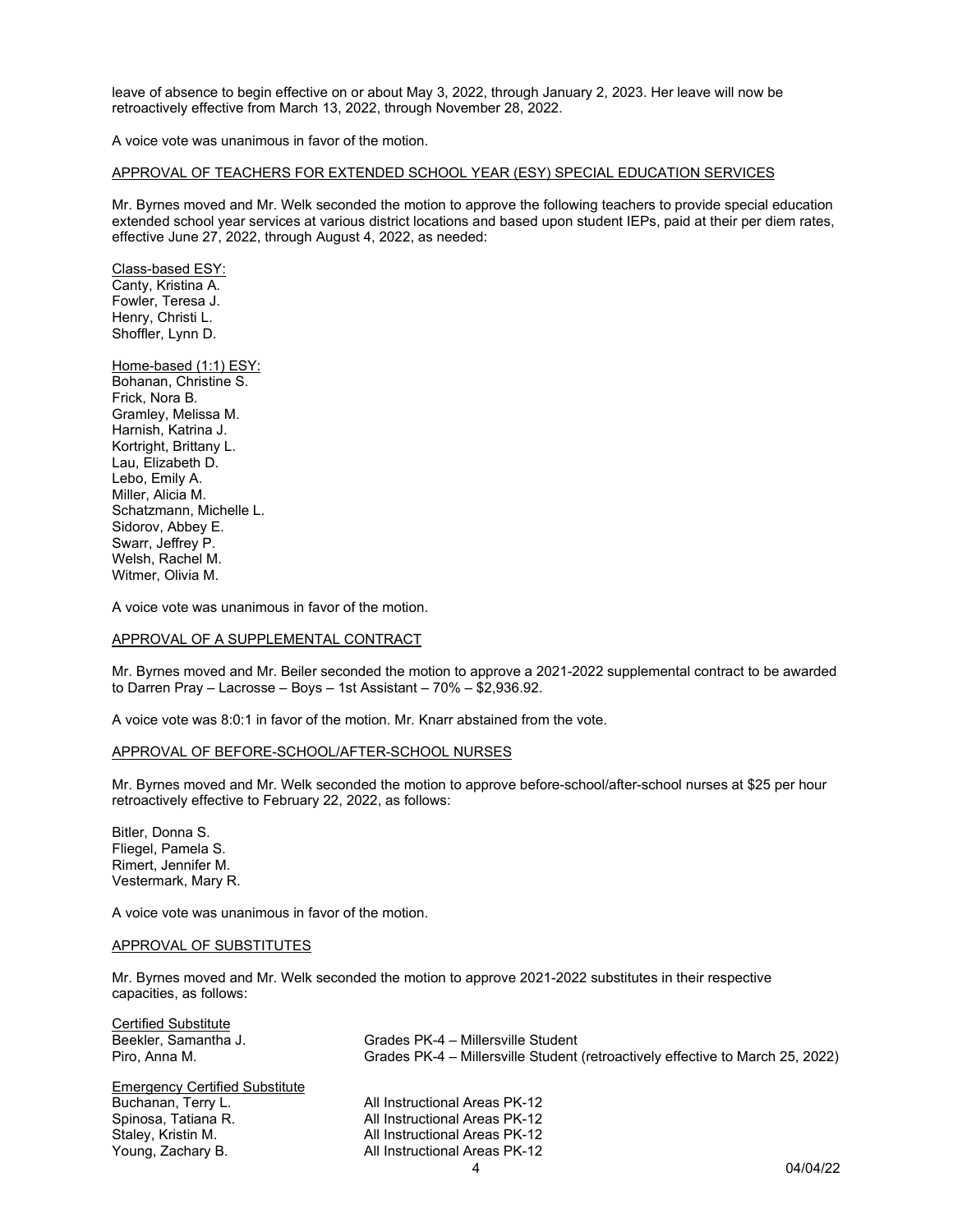Support Staff Substitute Bleecher, R. Scott Van driver Heyser, William M. Van driver

A voice vote was unanimous in favor of the motion.

# APPROVAL OF VOLUNTEERS

Mr. Byrnes moved and Mr. Welk seconded the motion to approve 2021-2022 volunteers:

Pearce, Dawn Thomas, Jared D.

A voice vote was unanimous in favor of the motion.

## APPROVAL OF SOFTWARE AGREEMENT WITH CENTRAL SUSQUEHANNA INTERMEDIATE UNIT (CSIU)

Mr. Welk moved and Mrs. Knowles seconded the motion to approve a renewal for financial software in the estimated annual amount of \$25,492 with CSIU.

A voice vote was unanimous in favor of the motion.

## APPROVAL OF APPOINTMENT OF LOCAL AUDITOR

Mr. Beiler moved and Mr. Parido seconded the motion to approve the appointment of BBD, LLP, to perform the audit of District financial records for the fiscal year concluding June 30, 2022. The fixed fee of \$22,500 is outlined in the engagement letter from BBD, LLP, as posted.

A voice vote was unanimous in favor of the motion.

#### APPROVAL OF SPONSORSHIP AGREEMENTS

Mr. Welk moved and Mr. Byrnes seconded the motion to approve of corporate sponsorship renewal agreements for the Lampeter-Strasburg School District as follows and as posted:

- a. Shultz Transportation Multi-use turf field
- b. UPMC Lampeter-Strasburg stadium scoreboard

A voice vote was unanimous in favor of the motion.

## APPROVAL OF FIELD TRIP

Mrs. Knowles moved and Mr. Beiler seconded the motion to approve an overnight field trip for a Lampeter-Strasburg High School student to PMEA Future Music Educators. Kalahari Resort and Conference Center, Pocono Manor, PA, from April 6 to April 9, 2022.

A voice vote was unanimous in favor of the motion.

## APPROVAL OF UPDATED POLICIES (FIRST READING)

Mr. Arnst moved and Mrs. Knowles seconded the motion to approve updated policies (first reading) as follows and as posted:

- a. Policy 103 Discrimination/Title IX Sexual Harassment Affecting Students with attachments<br>b. Policy 104 Discrimination/Title IX Sexual Harassment Affecting Staff with attachments
- b. Policy 104 Discrimination/Title IX Sexual Harassment Affecting Staff with attachments c. Policy 113.2 Behavior Support
- c. Policy 113.2 Behavior Support<br>d. Policy 247 Hazing with attach
- d. Policy 247 Hazing with attachments
- e. Policy 249 Bullying/Cyberbullying with attachments
- f. Policy 325 Dress and Grooming

A voice vote was unanimous in favor of the motion.

## APPROVAL OF POLICY (FIRST READING)

Mr. Byrnes moved and Mr. Welk seconded the motion to approve Policy 218.3 Discipline of Student Convicted/Adjudicated of Sexual Assault (first reading), as posted.